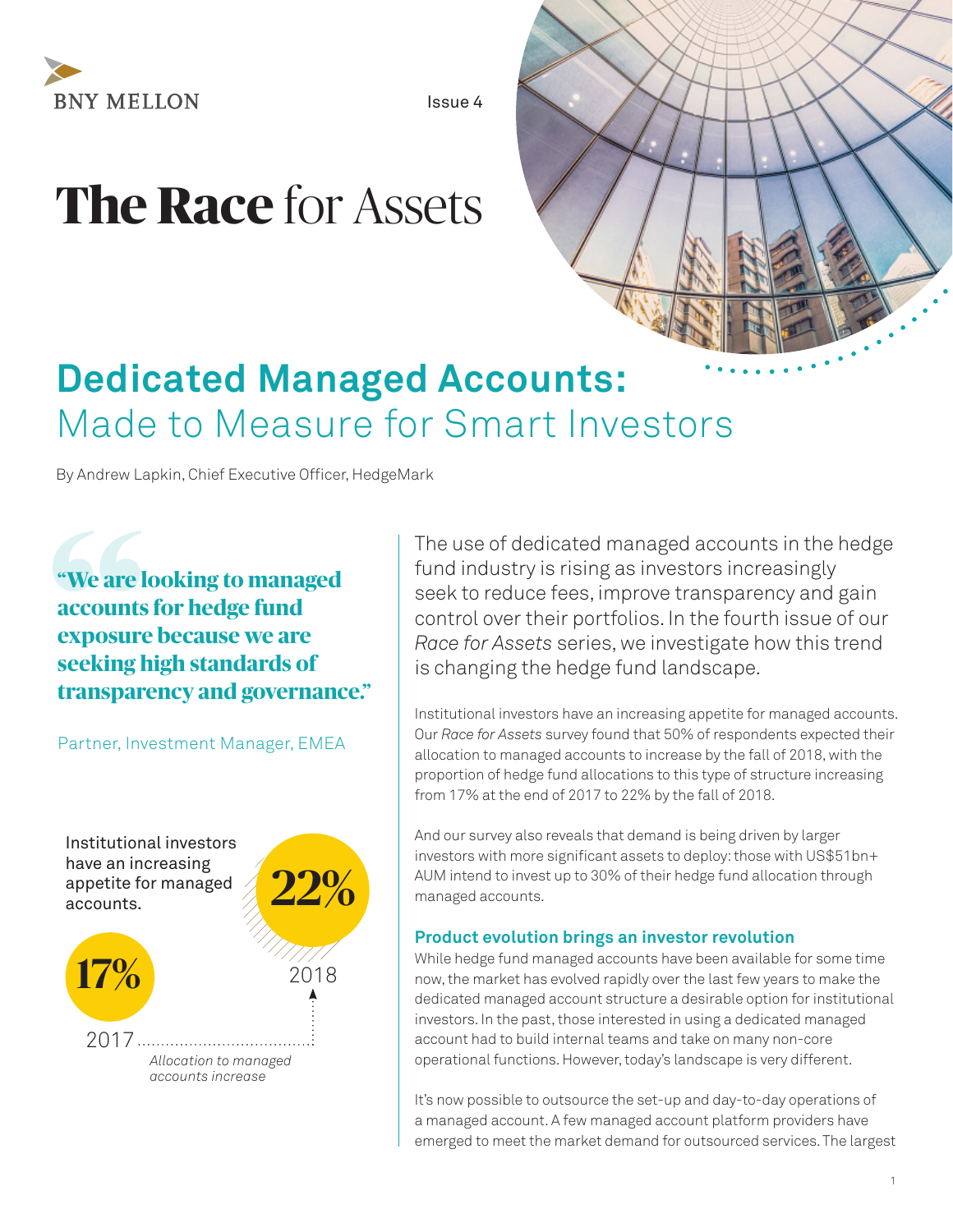institutional platform providers have invested significantly in the latest technology and benefit from economies of scale combined with specific operational expertise. These firms are able to offer the significant support needed to institutional hedge fund investors seeking to outsource the set-up and operations of managed accounts while also keeping costs low.

# **"We are seeking greater transparency and we plan to move some of our assets towards managed accounts, where risks are better contained and managed."**  costs low.<br>
"We are and we passets to where ri

#### Head of Investment, Investment Manager, EMEA

#### **The investor viewpoint**

The attractions for investors are clear. As the persistent low yield environment has put pressure on returns, many are now seeking ways of reducing the fees associated with hedge funds; 84% of those surveyed stated that they would search for lower management fees this year.

**Fees come down** Dedicated managed accounts provide investors with the opportunity to negotiate lower and more customized fee structures. Managed accounts are allowing investors to seek reduced management and performance fees (given the segregated nature of the investment, size of the investment and the lower operational costs for managers when a platform provider is involved). In addition, investors are implementing and setting features such as hurdle rates and longer performance fee crystallization periods. These factors could result in a better alignment of fees between the investor and the manager, with higher fees typically paid when returns are strong.

**Control goes up** Governance is another concern for investors that can be addressed through managed account structures. This is borne out by the difference in responses on the issue between our 2016 report and our most recent survey in 2017. Two years ago, only 31% said they would request improved governance in the next 12 months; this rose to 61% in the *Race for Assets* survey.

One of the key features of dedicated managed accounts is that investors retain ownership and control of the assets, with the manager hired as the trading advisor providing

investment acumen. This approach is in direct contrast to a commingled vehicle or a fund of one structure, where the manager typically retains control over both governance and the underlying assets. Using a dedicated managed account, tasks such as operational oversight, valuation, expense payment and the movement of cash and securities are outsourced to third parties selected by the investor. This arrangement minimizes conflicts of interest and can reduce the risk of fraud and operational risks.

**Reporting becomes clearer** Dedicated managed accounts also have the potential to offer greater transparency for investors by offering them full access to the underlying portfolio positions, including daily reporting on asset performance, risk and exposure, as opposed to the more typical lagged monthly reporting offered by managers through commingled vehicles. Much like governance, respondents in our survey desired greater transparency from hedge funds—again, demonstrated by the difference in responses between our 2016 report and our most recent survey in 2017. In 2016, only 47% said they wanted more transparency; this rose to 70% in 2017.

While investors may not choose to monitor their hedge fund managed account exposure on a daily basis, the granularity of accessible information enables them to improve investment oversight and to manage risk more effectively. For example, daily monitoring seeks to ensure that exposures are in line with specific investment guidelines that the investor has agreed to with the fund manager. Access to daily information can also help investors more accurately assess the manager's risk-adjusted return, as well as whether the manager is actually delivering alpha to the investor's

the manager<br>
"**Hedge** is<br> **transpainting to many**<br> **compainting to many "Hedge funds need to increase transparency. We plan on asking more questions and are going to become vocal about the way funds invest. We want better governance and are planning on increasing our allocations to managed accounts to make up for risks that we would be exposed to otherwise."**

CIO, Pension Fund, Asia-Pacific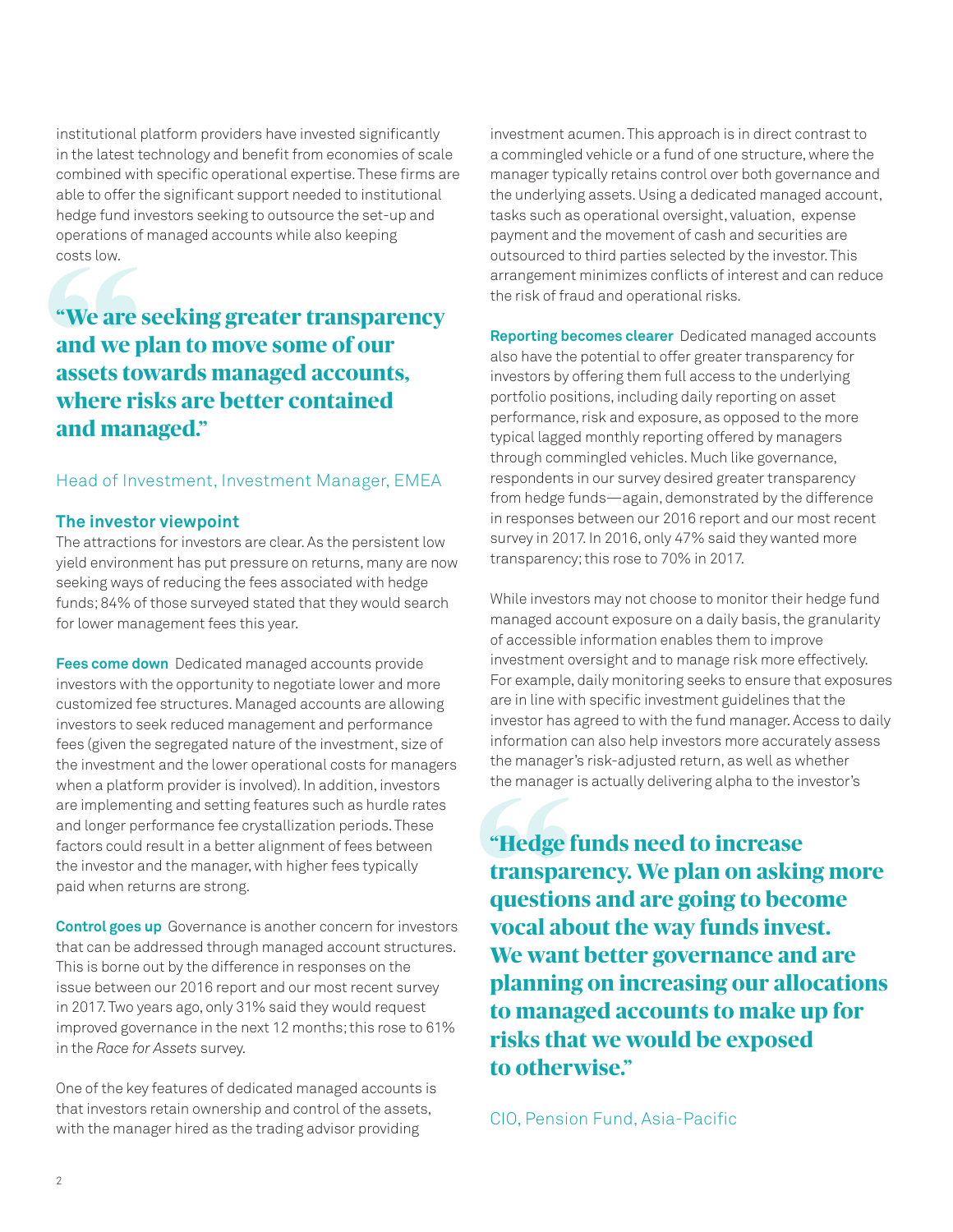portfolio. The enhanced transparency of dedicated managed accounts provides investors with key information needed to optimize their total portfolios through better diversification of managers and strategies. In so doing, investors are in a potentially better position to select the right managers and exposure levels to help them meet their long-term investment goals.



### are searching for lower management fees this year. OF THOSE SURVEYED

**The manager perspective**

The move towards managed accounts is now also being picked up by managers themselves. In our 2017 survey, over three quarters of managers (76%) said they were looking to offer managed accounts to investors. It seems as though some initial resistance among managers, who may have been concerned about fee reductions, loss of control and increased transparency, is starting to dissipate.

**Do what you do best** One of the major drivers for hedge funds is the need to continue to attract allocations from larger investors, who account for a disproportionate share of the capital that flows to the asset class and who are also the institutions increasingly seeking exposure through managed accounts.

Yet, as more managers become familiar with the way dedicated managed accounts operate, many are increasingly seeing that this route can offer benefits. With investors now opting to use managed account providers, fund managers can focus on their core skill—investing.

Indeed, offering managed accounts via a platform provider, removes much of the middle and back office burden for these investments, as managers are not required to sign off on net asset value (NAV) or provide governance and other operational oversight.

**Build better relationships** Over the longer term, dedicated managed accounts can also help hedge fund managers collaborate more effectively with their investors. The managed account offers the ability to customize investment strategies and exposures to an individual client's needs, including offering investors more co-investment opportunities.

Some of the best-performing managers are also recognizing that features of managed accounts, such as increased transparency and the ability to quantify alpha in a portfolio, can lead to increased future allocations because investors are able to identify who has generated high returns and how specific managers have added value.

#### **Future developments**

Dedicated managed accounts are increasingly being seen as one of the most attractive ways of accessing hedge fund strategies for larger investors—and for many, this is likely to be the future of investing in the asset class. Meanwhile, fund managers are warming up to offering investments via this structure. However, the question remains whether, and how, smaller investors can benefit from managed accounts.



These accounts are often only available for investments starting at US\$50m for a single account, and for some managers and strategies, that threshold rises to US\$200m or more.

It's clear that innovations will need to occur to allow smaller investors to access the benefits available to large investors. There is some evidence that this is starting to happen, with hedge fund of funds offering commingled managed accounts to smaller investors, and passing on many of the benefits, including fee savings and increased transparency. Yet there is still more development to come in what is fast becoming one of the most important evolutions in the hedge fund industry.